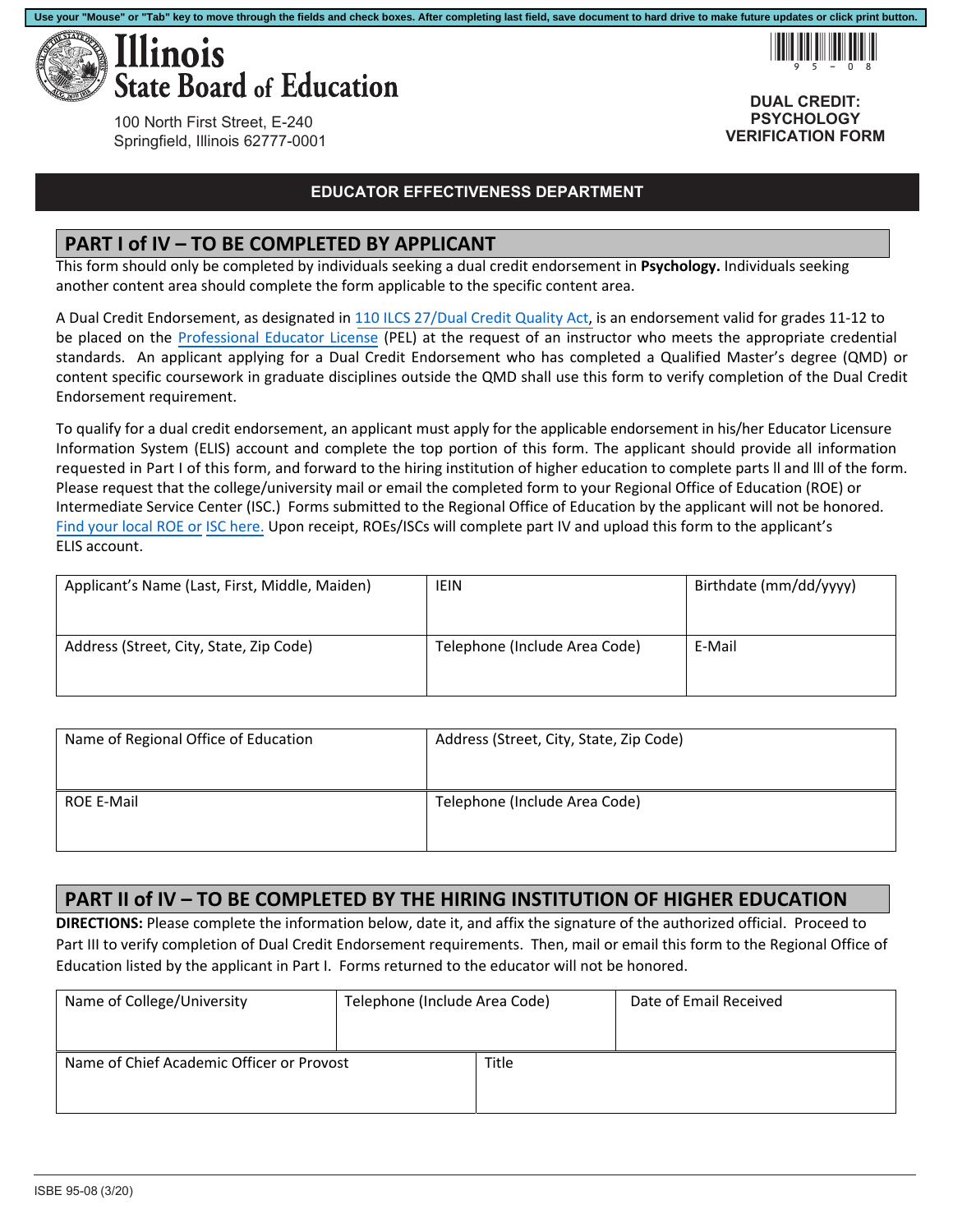## **PART III of IV – TO BE COMPLETED BY THE HIRING INSTITUTION OF HIGHER EDUCATION**

In order to receive the Dual Credit Endorsement, an instructor of dual credit courses shall meet the faculty credential standards allowed by the Higher Learning Commission, the Illinois Board of Higher Education (IBHE) 23 Illinois Administrative Code 1009.30(a)(2)(A) or by Illinois Community College Board (ICCB) Administrative Rule 23 Ill. Adm. Code Section 1501.303 to determine minimally qualified faculty. Colleges and universities must complete a thorough analysis of faculty transcripts in order to validate the minimum qualifications to teach prior to signing off on the endorsement area.

| <b>Dual Credit Endorsement</b>                                                                                                                                                                                                                                                                                                                                                                                                                             | <b>Qualified Master's degree</b> | <b>Content-Specific</b>                                                | <b>Semester</b> |
|------------------------------------------------------------------------------------------------------------------------------------------------------------------------------------------------------------------------------------------------------------------------------------------------------------------------------------------------------------------------------------------------------------------------------------------------------------|----------------------------------|------------------------------------------------------------------------|-----------------|
|                                                                                                                                                                                                                                                                                                                                                                                                                                                            |                                  | <b>Graduate Coursework*</b>                                            | <b>Hours</b>    |
| Psychology                                                                                                                                                                                                                                                                                                                                                                                                                                                 | $\Box$ QMD: Psychology           | Counseling<br><b>Clinical Psychology</b><br>Experimental<br>Psychology |                 |
| A. When reviewing official transcripts for applicable                                                                                                                                                                                                                                                                                                                                                                                                      |                                  | Use the following format:                                              |                 |
| coursework, use the box to the right to indicate the<br>following information for each course honored<br>toward the endorsement.<br>(1) the course prefix,<br>(2) the course number,<br>(3) semester hours earned, and<br>(4) name of the institution that awarded credit<br>B. Coursework must total 18 semester hours.<br>Convert quarter hours to semester hours as<br>necessary.<br>C. Coursework musts be completed with a grade of<br>"C" or higher. |                                  | COM 506 (3 s.h.)- ISU                                                  |                 |

\*Content‐specific graduate coursework outside the **Qualifying Masters Discipline** will be evaluated and no more than 9 hours will count towards the 18 credit hours required. Additionally, the graduate coursework must relate directly to the content being taught for the endorsement.

**\_\_\_\_\_\_\_\_\_\_\_\_\_\_\_\_\_\_\_\_\_\_\_\_\_\_\_\_\_\_\_\_\_\_\_\_\_\_\_\_\_\_ \_\_\_\_\_\_\_\_\_\_\_\_\_\_\_\_\_\_\_\_\_\_\_\_\_\_\_\_\_\_\_\_\_\_\_\_\_\_\_\_** 

□ YES □ NO *I certify that the information provided above is true and correct.*

 **Signature of CAO or Provost**  *<b>Date <b>Date Date <b>Date Date Date*